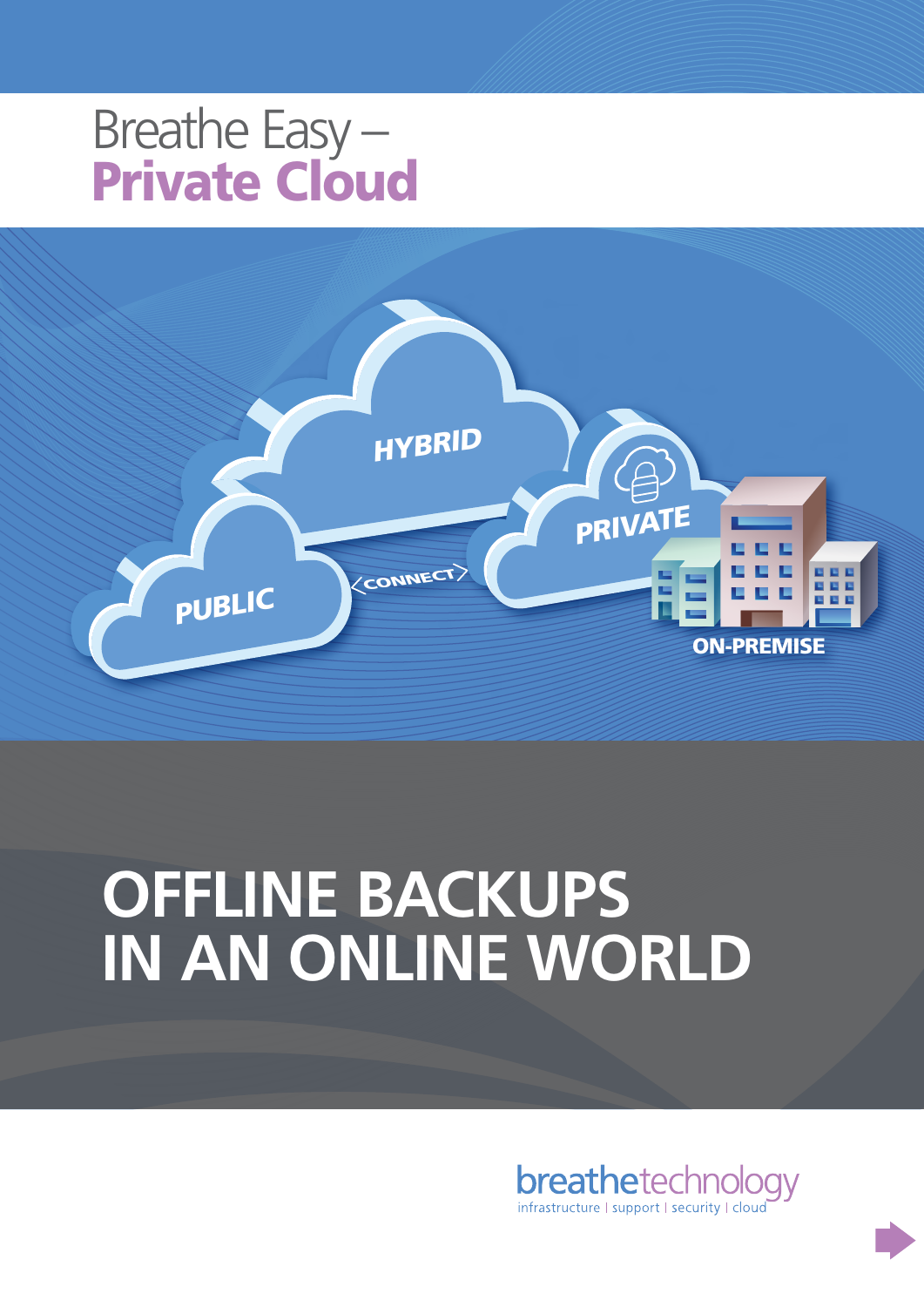The NCSC has seen numerous incidents where ransomware has not only encrypted the original data on-disk, but also the connected USB and network storage drives holding data backups. Incidents involving ransomware have also compromised connected cloud storage locations containing backups.

In response to recent ransomware incidents, this document supplements our existing guidance to help you protect your backups stored in the public cloud. The four rules outlined below should be kept in mind when using the cloud to store any of your backups.

### 1. The offline rule

#### At any given time, are one or more backups offline?

The purpose of an 'offline backup' *(sometimes called a 'cold backup')* is to remain unaffected should any incident impact your live environment. You can do this by:

- only connecting the backup to live systems when absolutely necessary
- never having all backups connected (or 'hot') at the same time

With at least one backup offline at any given time, an incident cannot affect all of your backups simultaneously.

Using cloud storage to hold an offline backup is a good idea because it guarantees physical separation from your live environment. Crucially, when your offline backup isn't in use it also needs to be digitally disconnected. Unlike conventional backup storage, you cannot take your cloud storage offline by simply unplugging it. However, there are a few steps that can be taken to apply the same level of protection.

#### Identity management

The first step to protect cloud storage is secure account identity. For cloud services this almost always appears as username and password credentials. All users able to access cloud backups should be properly protected

in line with NCSC guidance. Without a trusted identity, ransomware should not be able to request access to your cloud storage and encrypt it.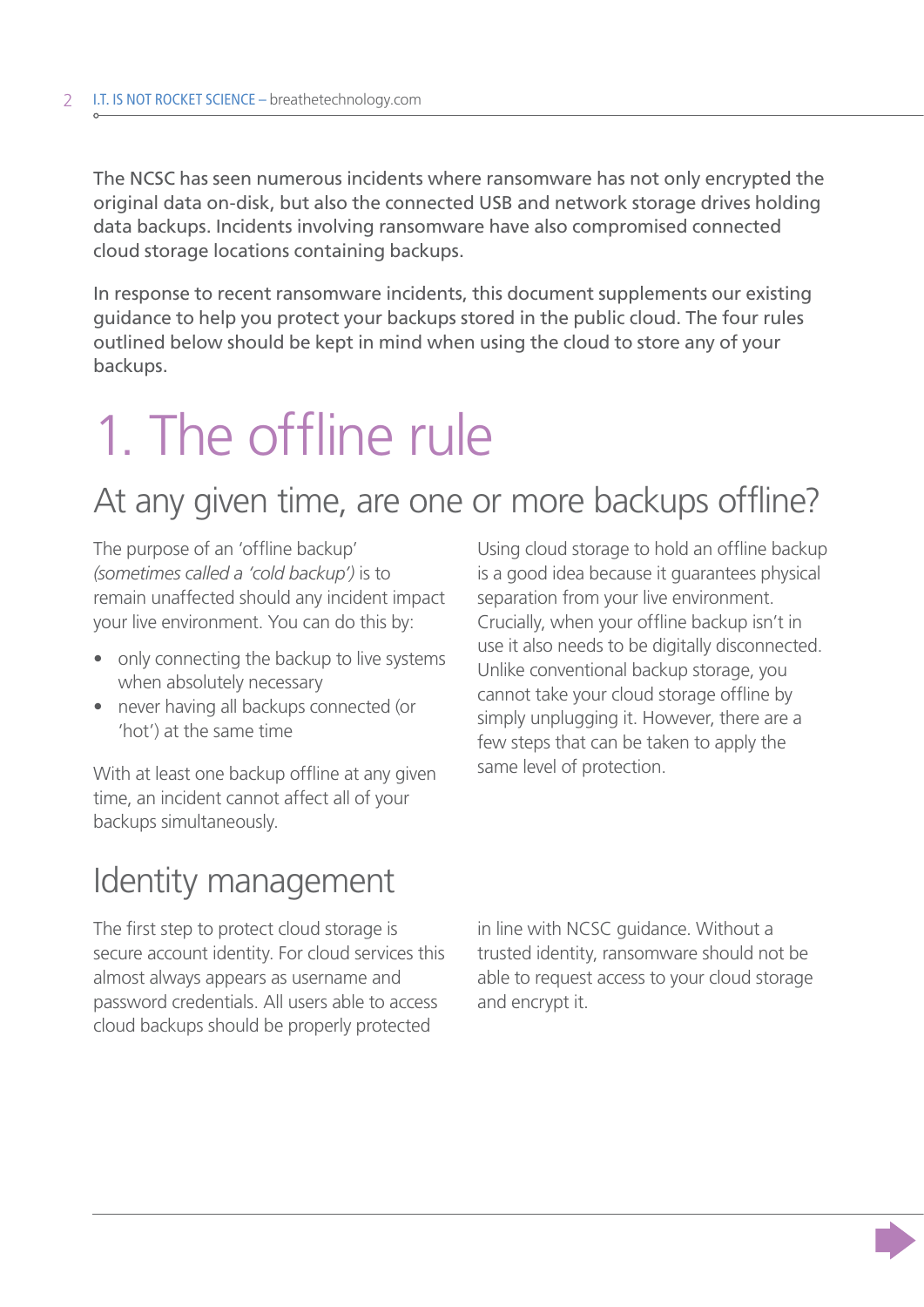#### Client management

A backup client is a device with credentials to access your cloud storage. Cloud backup clients should not have valid credentials while your cloud storage is not in use. The number of backup clients should also be [kept to a](https://www.ncsc.gov.uk/collection/10-steps-to-cyber-security/the-10-steps/managing-user-privileges)  [minimum](https://www.ncsc.gov.uk/collection/10-steps-to-cyber-security/the-10-steps/managing-user-privileges) with standard user devices unable

Access control

Some cloud storage services offer more advanced access controls for identity and connectivity. If these controls are available, they should be configured to only allow authorised clients to create new backups (or append to existing ones), and deny connection requests while the storage is not in use ('cold'). If a ransomware infection occurs while your cloud backup is offline (denying connection requests), it will not be

to modify cloud backups directly. Following this practice, a ransomware infection can only compromise your cloud backup if it occurs on an authorised client and while your cloud backup is being used.

able to reach the cloud storage, giving you the same level of confidence as unplugging an on-premises storage drive. In the event of a ransomware incident occurring whilst your cloud backup is connected, ransomware acting with privilege to only create new data cannot overwrite your existing backups. This is comparable to traditional write-once storage (but is cheaper and more scalable).

### 2. The recovery rule

#### Is the data in cloud backups restorable and recoverable?

While all measures can be used to try and prevent a security incident from affecting your backups, it's best to have a backup plan for your backups. Some cloud storage services allow you to restore modified data back to an older version, and recover deleted data for a limited time after it was deleted. If

ransomware does manage to affect your cloud backup, you can use these features to restore back to the last known-good state. When choosing a cloud storage provider, you should check that these features are included in the service.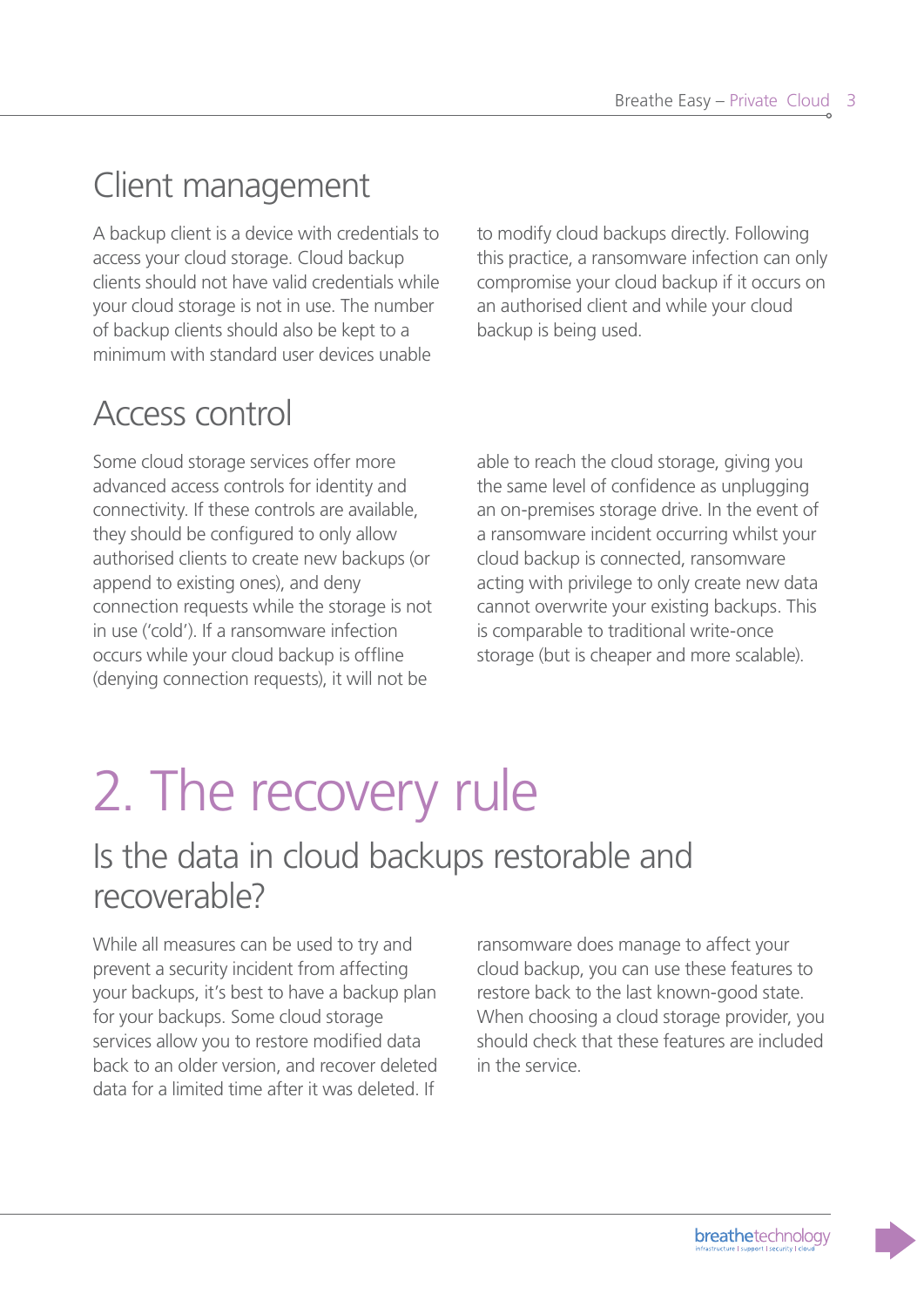### 3. The 3-2-1 rule

#### Is critical data saved in multiple backup locations?

It is vital to keep multiple backups and to logically separate them. Maintaining resilient backups means that if one is compromised, at least one other remains. The most common method for creating resilient data backups is to follow the '3-2-1' rule; at least 3 copies, on 2 devices, and 1 offsite. This strategy is popular because it scales effectively (including the use of the cloud for an offsite backup) and can give you confidence that your critical data is safe from a localised incident. However, it does not require any backup location to be offline – hence the need for our first offline rule.

### 4. The regular rule

#### Is critical data backed up regularly?

Finally, backups should be created on a regular basis. The more frequently backups are created, the less data is if you're forced to recover. Not only should your backups be created frequently, they should also be regularly tested to check they work as expected.

I think that the saying 'every cloud has a silver lining' is quite apt in this situation. The silver lining of recent incidents is that cloud backups are being created. By asking yourself these questions and following the guidelines, you can make your cloud backups more resistant to incidents like ransomware.

James L – Cloud Security Researcher